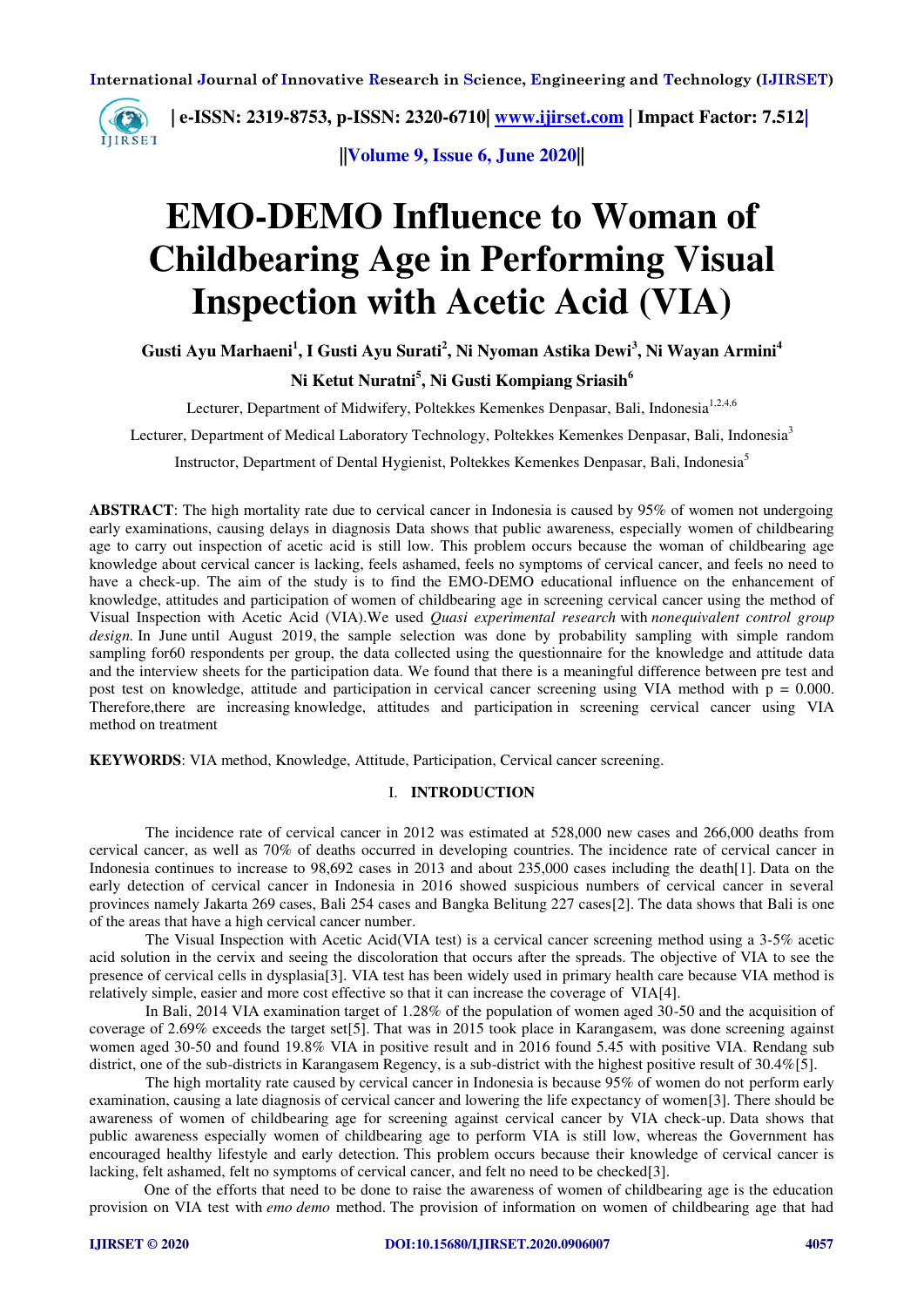

been done was to provide counseling about the prevention and early detection of cervical cancer. Education with *Emo demo* method is an educational activity accompanied by demonstrations that need emotional power. Implementation of counseling with *emo demo* technique takes only 15 – 20 minutes and was done simply. The activity was given to women of childbearing age through fun games and watching movies

Based on empirical studies performed, Karangasem regency, especially the work area of Public Health of Rendang, experiencing problems of low number of woman of childbearing age performing VIA test as early detection of cervical cancer due to lack of knowledge and information about its importance.

Paper is organized as follows. Section II describes Visual Inspection with Acetic Acid and its importance on woman of childbearing age. Afterwards, the quasi experimental research with non-equivalent control group design is given in Section III. Section IV presents experimental results showing results of test. Finally, Section V presents conclusion.

#### II. **RELATED WORK**

Cervical cancer is one of cancer which leads to hundreds of thousands premature death among women and 8-% from developing countries[6][7][8][9]. Human papillomavirus (HPV) is the cause of invasive cervical cancer in which 70% of all cervical cancer are with HPV-16 and 18[10][11][12]. Cervical cancer itself is the second common cancer in women. Key components to comprehensive approach of cervical cancer prevention are community education, social mobilization, vaccination, screening, and treatment to palliative care [13]. Summary estimation of visual inspection with acetic acid (VIA) was done with 29 studies review in which the summary sensitivity and specificity of VIA for CIN2+ were 73.2% and 86.7%. VIA is proven good in its sensitivity detecting severe outcome, in spite of slight loss is specificity. VIA could be a good option for cervical cleaning in low-resource settings[14]. Yet, community based screening programs require sophisticated infrastructure, highly trained personnel, as well as adequately equipped laboratories and good referral system.The study with cross-sectional with questionnaires with samples by simple random sampling was done and the majority of reproductive age and married woman are willing and accept VIA test. Meaning that the doing the test can arise their awareness. However, that should be simultaneously done with education.

Emotional Demonstration also known as Emo Demo is the method of public education using a new approach which focus on Behaviour Centred Design (BCD). BCD finds how brains learn with a practical set of steps and tools to create successful behaviour change programs in which the change can be achieved with response to something new and challenging. There are five steps regarding behaviour change, i.e. Assess, Build, Create, Deliver and Evaluate. [15][16][17]. Somehow, the studies about Emo Demo is still few discussed. One thing to understand is that the future of emotion research can be successful if keep in mind that emotion became respectable, need to focus on experimental approach that simplified the problem in way to make it tractable[18].

#### III. **METHODOLOGY**

This research is an *experimental research quasi* with *nonequivalent control group design.* The study was performed in June to August 2019. The population in this study of all women of childbearing age in Karangasem Regency, Bali, Indonesia with analysis unit or respondent of this research is women of childbearing age in Rendang District. The selection of samples was *probability sampling* by *simple random sampling* in accordance with the criteria of inclusion and exclusion criteria with the number of respondents as many as 60 people per group, the data collected using the questionnaire for the data of knowledge and attitudes. In addition, interview sheets for the participation data. All data is processed with normality test using Kolmogorov Smirnov with the results of undistributed data and different tests using non parametric tests: Wilcoxon, Mann Whitney, and Chi-Square

#### IV.**EXPERIMENTAL RESULTS**

The distribution characteristics of women of childbearing age is that from 60 respondents in the control group is found that the average age is 34.12, with median 35, the most age is 35 with a standard deviation of 7.321, and the youngest age is 21 while the oldest age is 41. Meanwhile, the treatment group derived the average age of 30.90 with a median of 29 years old, and the most age is 25 with a standard deviation of 6.724, and the youngest is 19 while the oldest age is 48 years old. The characteristics of respondents based on education, employment, income, number of children and the source of information shows from the educational characteristics of the 60 respondents in the control group gained 50% of respondents are High School graduate while in the treatment group is largely 35% elementary graduate. The characteristics of the respondents based on revenue in the control group gained that the majority of the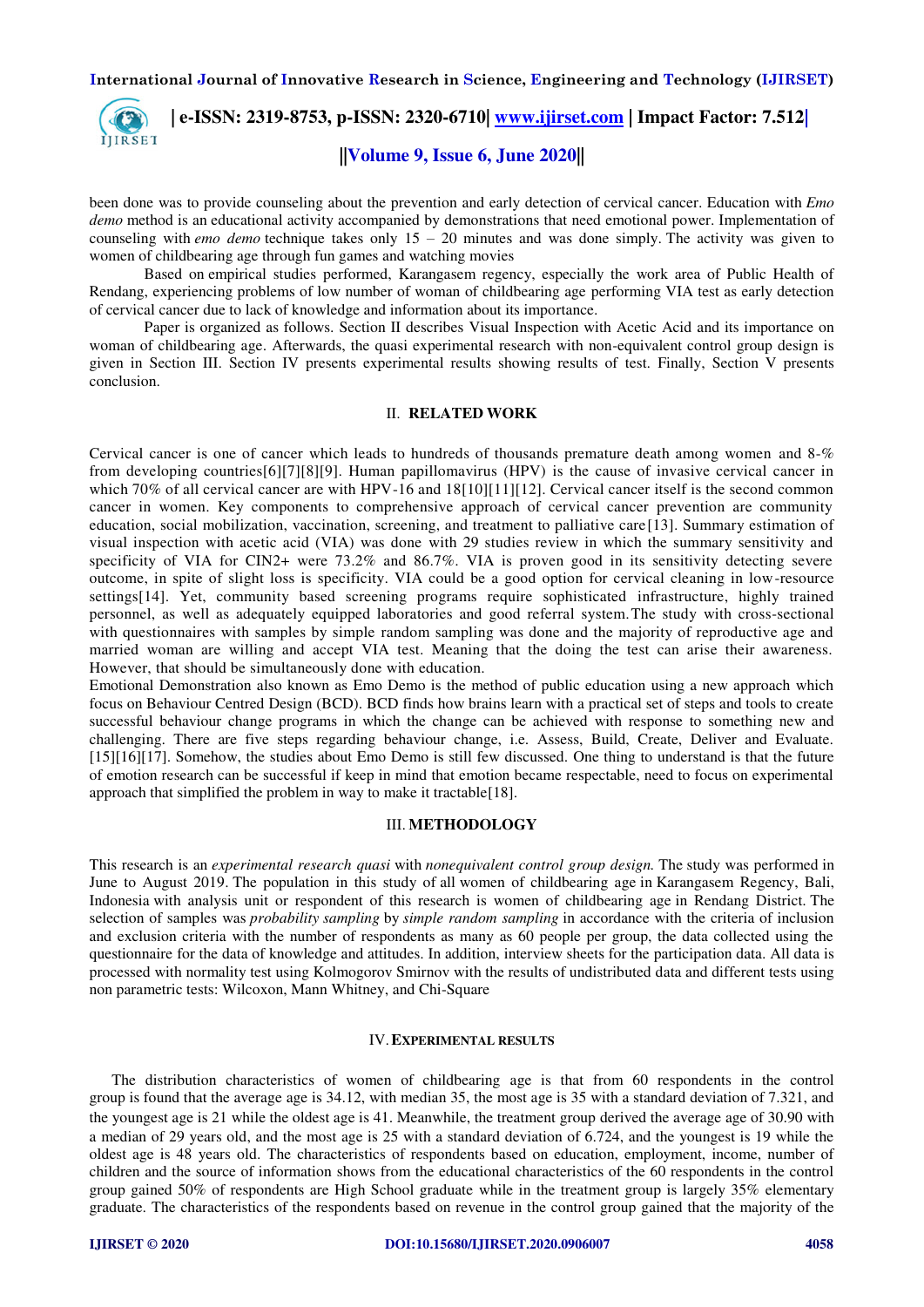

 **| e-ISSN: 2319-8753, p-ISSN: 2320-6710| [www.ijirset.com](http://www.ijirset.com/) | Impact Factor: 7.512|**

**||Volume 9, Issue 6, June 2020||** 

63.3% had no income and in the majority of the treatment group, 71.7% also had no income. When viewed from the characteristics of the number of children in the control group, it obtained the majority of 43.3% have 2 children while the treatment group is mostly at 43.3% have 1 child. Characteristics of respondents based on the source of information in the control group gained that the majority of 58.3% get information from social media while the treatment group of the majority is 38.3% also get information from social media.

#### 4**.1 Observation results on respondents to research variables**

The results of observation on knowledge of screening cervical cancer using VIA is shown in Table 1.

| No | Group     | N    | Mean | <b>Median</b> | Mode | <b>SD</b> | Min-Max |       |
|----|-----------|------|------|---------------|------|-----------|---------|-------|
|    | Control   | Pre  | 60   | 73.37         | 76   | 76        | 12.117  | 47-95 |
|    |           | Post | 60   | 78.50         | 81   | 76        | 11.281  | 60-98 |
|    | Treatment | Pre  | 60   | 68.38         | 67   | 66        | 10.440  | 52-90 |
| ∠  |           | Post | 60   | 80.36         | 80   | 78        | 9.476   | 65-98 |

Table 1. Distribution of women of childbearing age based on knowledge

Of the 60 respondents either in the control or treatment group, it can be seen that there is different number in their pre and post-tests. From the control group, the post-test mean and median is higher than its pre-test. While the most value is same, namely in 76. Those condition is also shown in treatment group in which the mean, median and mode of posttest is higher than its pre-test. Between control and treatment group, the one that has better Min-Max value is the treatment group. Secondly, the results with research variables of attitude shows the data in Table 2.

| No          | Group    |      | N  | Mean  | <b>Median</b> | Mode | Sd    | Min-Max |
|-------------|----------|------|----|-------|---------------|------|-------|---------|
|             | Control  | Pre  | 60 | 72.07 | 70            | 69   | 5.772 | 59-93   |
|             |          | Post | 60 | 78.78 | 77.50         | 75   | 5.012 | 67-96   |
|             | reatment | Pre  | 60 | 73.28 | 73            | 69   | 4.923 | 64-88   |
| $\sim$<br>↵ |          | Post | 60 | 83.15 | 81.50         | 80   | 4.967 | 75-97   |

The results show that both control and treatment group has better mean, median and mode in its each post-test than the pre-test. Although in general, treatment group has better result that control group. In addition, the Min-Max value of treatment group is better than control group. It can be seen in its post-test that treatment group gained 75-97, better than that in control group with only 67-96.

Last variable which is participation, obtained data as shown in Table 3.

Table 3. Distribution of women of childbearing age based on participation

|                |           |      | Participation | Amount |      |      |            |     |
|----------------|-----------|------|---------------|--------|------|------|------------|-----|
| N <sub>0</sub> | Group     |      |               |        |      | Do   | <b>Not</b> |     |
|                |           | F    | $\%$          |        | $\%$ | F    | $\%$       |     |
|                | Control   | Pre  |               |        | 60   | 100  | 60         | 100 |
|                |           | Post | 21            | 35.0   | 39   | 65.0 | 60         | 100 |
| $\bigcap$      | Treatment | Pre  |               |        | 60   | 100  | 60         | 100 |
|                |           | Post | 33            | 55.0   | 27   | 45.0 | 60         | 100 |

Table 3 shows that from 60 respondents in the control group specifically in *pre-test,* didn't do screening cervical cancer with VIA, while in the *post-test* most of the 65.0% also did not do cervical cancer screening by VIA. The treatment group of 60 respondents in *pre-test* also didn't perform cervical cancer screening with VIA while *posttest* data is mostly 55.0% didcervical cancer screening with VIA.

# **4.2 Analysis of Data**

Normality test on knowledge and attitude of women of childbearing age shows that the value of P before and after condition of knowledge and attitude have a value of P less than  $\alpha$  (0.05), meaning that the data is not a normal distribution. Afterwards, it was then carried out data transformation yet the results remain the same. This means that the analysis couldn't use normality test, and it drives to use Wilcoxon and *Mann Whitney*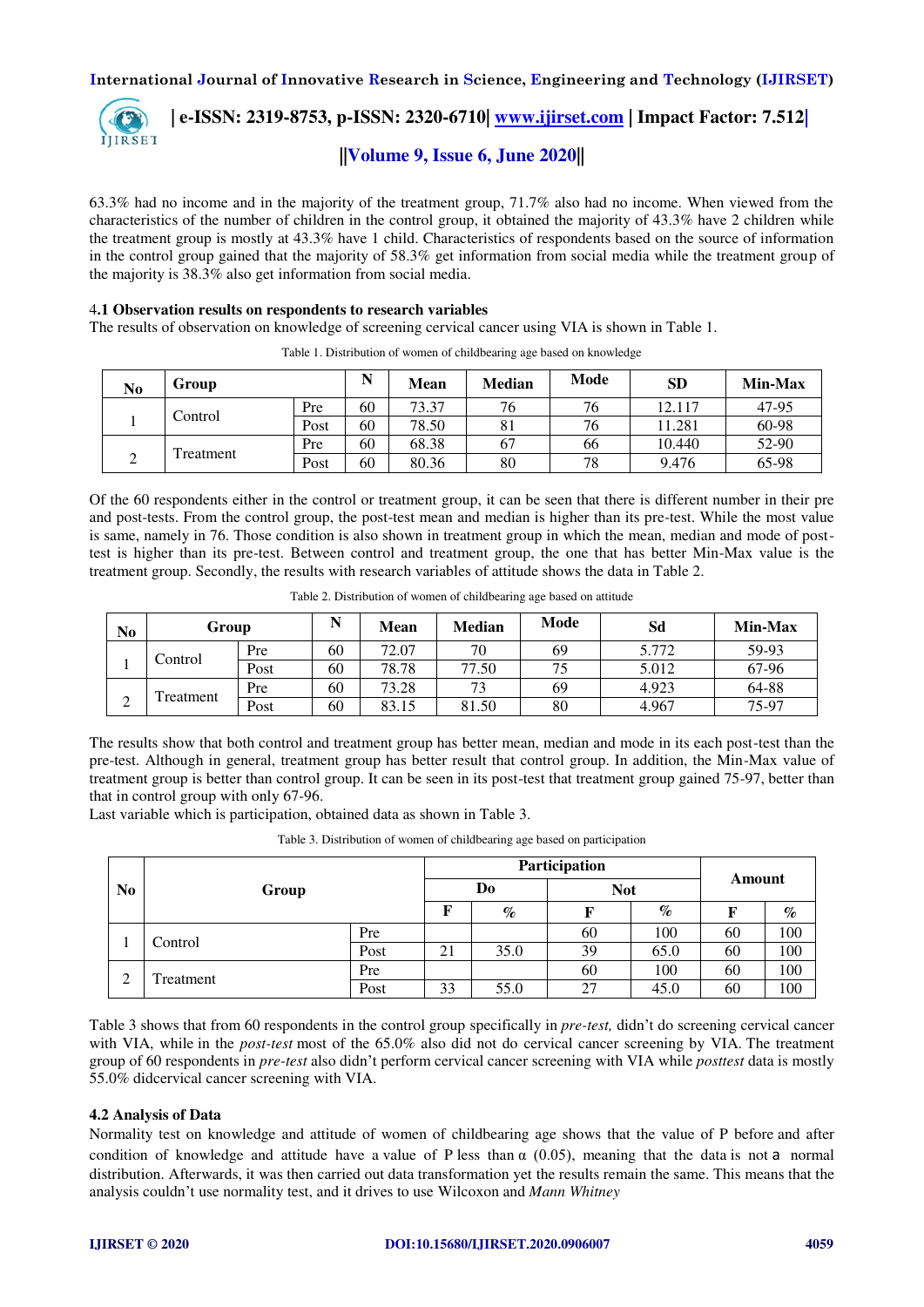

# **| e-ISSN: 2319-8753, p-ISSN: 2320-6710| [www.ijirset.com](http://www.ijirset.com/) | Impact Factor: 7.512| ||Volume 9, Issue 6, June 2020||**

The analysis of knowledge is shown in Table 4.

Table 4. Bivariate analysis of knowledge in performing cervical cancer screening using VIA

| N <sub>0</sub> | Group     |      | N  | <b>Mean</b> | Difference of<br><b>Mean</b> | p Value |
|----------------|-----------|------|----|-------------|------------------------------|---------|
|                | Control   | Pre  | 60 | 73.37       | 5.43                         | 0.000   |
|                |           | Post | 60 | 78.50       |                              |         |
| ◠              |           | Pre  | 60 | 68.38       | 11.98                        |         |
| ∸              | Freatment | Post | 60 | 80.36       |                              | 0.000   |

Using Man Whitney test, it was found that there is an increase in the average knowledge after given counseling compared to it wasn't before, in as much as 5.43, with an average value of 73.37 increased to 78.50 after given counseling. While in the treatment group also occurs the increase in the average knowledge after given educational method using the *Emo demo* method compared with before given education with *emo demo* as much as 11.98, with an average value of 68.38 at the time before given education with *emo demo* increased to 80.36 after being given education with *emo demo*. Results of bivariate analysis using *Wilcoxon* test and obtained  $p = 0.000$  value in the control and treatment group. Due to the value of  $P \le \alpha$  (0.05), then H<sub>0</sub> is rejected. This means that there is a difference in the knowledge of women of childbearing age in performing cervical cancer screening using VIA method in terms of before and after treatment.

Level of knowledge of respondents varies greatly, meaning that there is a considerable difference in knowledge among respondents. Based on the facts above, although health education is rarely held about cervical cancer screening using VIA, there are respondents who obtained a knowledge score of 85 at the time of the pre-test. This data shows that respondents have been exposed to information about cervical cancer. Information sources jointly develop and influence individual decisions related to specific tasks, behaviours, or appearance or achievements[19]. The results of knowledge post-test obtained a mean value of 80.36 with a standard deviation of 9.47. The value of the respondent's knowledge range after treatment is 65-98. This shows that the Emo Demo method carried out can arouse the attention of women of childbearing age to listen. Thus the information submitted can be received well and clearly by respondents. Based on education, 50% of respondents received secondary education equivalent to formal high school education. The respondent's education level can influence the respondent's knowledge after the EmoDemo method so that there are differences in the results of the pre-test and post-test. This result is reinforced by the theory put forward by [20]that the educational factor influences one's knowledge and it cannot be denied that the higher a person's education the easier they receive information and the more knowledge they have.

The results of knowledge pre-test obtained a mean value of 73.37 with a standard deviation of 12,117. The value of the range of respondents' knowledge before treatment is 47-95. This shows that respondents already considered cervical cancer screening activities important. This is due to the sufficient knowledge of the respondents, so they have the readiness and motivation to do cervical cancer screening.

The results of knowledge post-testobtained a mean value of 78.50 with a standard deviation of 11.28. The value of the respondent's knowledge range is 60-98. This increase in knowledge was due to the mother having gained knowledge of cervical cancer screening using VIA methods in counselling activities so that respondents' knowledge increased. This gives awareness to innovate and change mindset, and improve health status. This is in line with research conducted by [21]which states that health education can have a positive impact on women of childbearing age in order to increase knowledge about cervical cancer so that the incidence rate of cervical cancer will decrease. The results of research from [22]on the effect of counselling on knowledge about cervical cancer in fertile-aged women in Bongsari village, West Semarang, also showed that there was an increase in knowledge between before and after health education about cervical cancer.

| N <sub>0</sub> | Group                    |      | N  | Mean  | <b>Difference</b><br>of Mean | p-Value |
|----------------|--------------------------|------|----|-------|------------------------------|---------|
|                | Control                  | Pre  | 60 | 72.07 | 6.71                         | 0.000   |
|                |                          | Post | 60 | 78.78 |                              |         |
|                | Treatment<br>$\sim$<br>∠ | Pre  | 60 | 73.28 | 9.87                         |         |
|                |                          | Post | 60 | 83.15 |                              | 0.000   |

The analysis differences in attitude can be seen in Table 5.

Table 5. Bivariate analysis of attitude in performing cervical cancer screening using VIA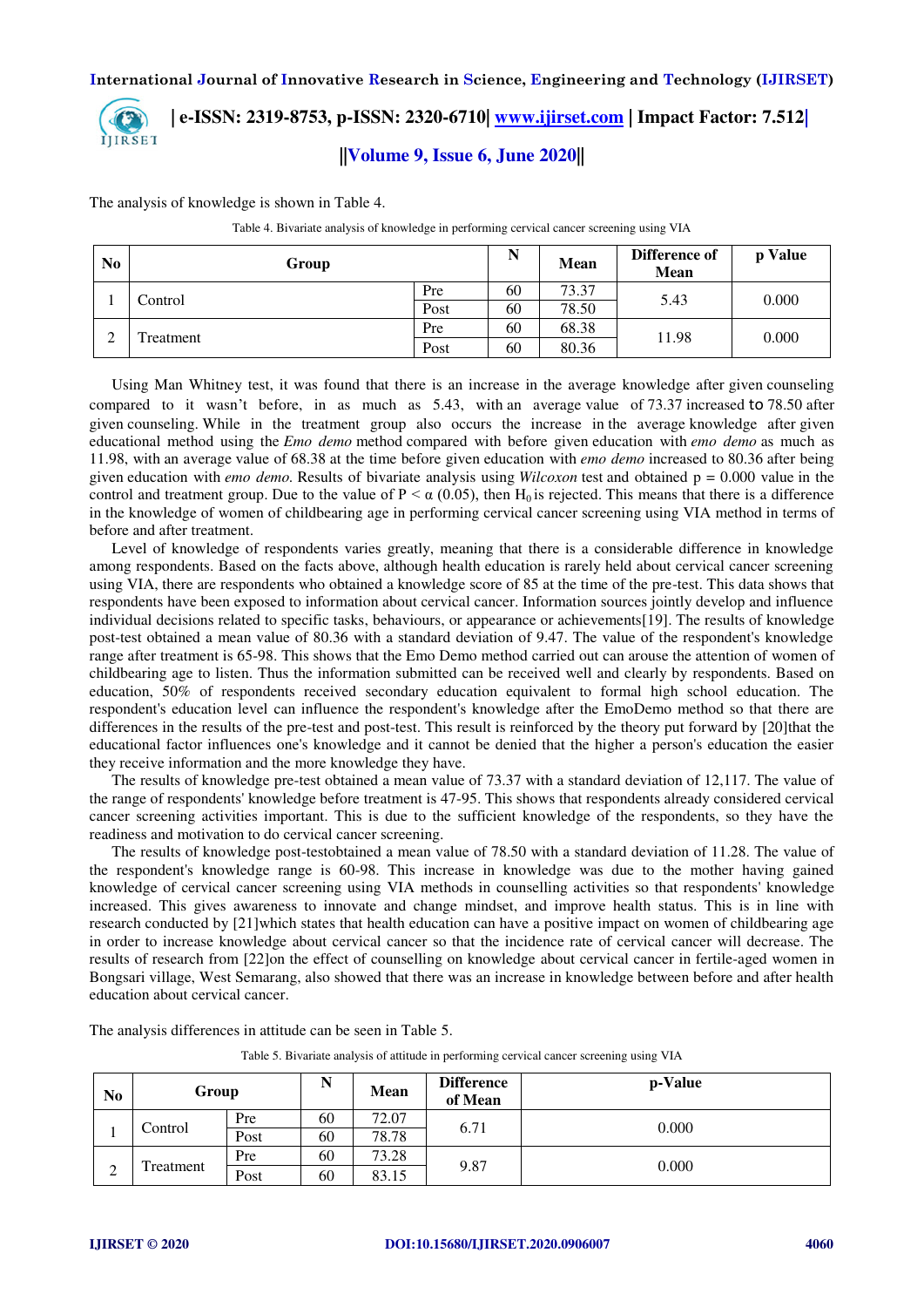

 **| e-ISSN: 2319-8753, p-ISSN: 2320-6710| [www.ijirset.com](http://www.ijirset.com/) | Impact Factor: 7.512|**

**||Volume 9, Issue 6, June 2020||** 

It was found that there are increase in either control or treatment group in its each pre and post-test. In control group, it increased from 72.07 to 78.78 while in treatment group from 73.28 to 83.15. The average difference in attitude in the treatment group who were given education by the emo demo method was higher at 9.87 compared to the control group which is only 6.71. The results of the bivariate analysis used Wilcoxon and Mann Whitney test that obtained the value of  $p = 0.000$  in either the control ortreatment group. Because the value of  $p \leq \alpha (0.05)$ , H<sub>0</sub> is rejected, meaning that there is difference in attitude of respondents in performing cervical cancer screening using VIA.

An increase in the average attitude of respondents after being given education with the EmoDemo method compared to before being given education with Emo Demo from an average value of 73.28 to 83.15. In the concept of health behaviour it is stated that attitude is the second domain after knowledge in the level of behaviour change. Women of childbearing age in the treatment group significantly increased knowledge of cervical cancer screening using the VIA method. Changing attitudes is inseparable from increasing one's knowledge. The increase in the average score of women of childbearing age attitudes in screening for cervical cancer using VIA with Emo Demo is because at the time of the study, it was added property in the form of cervical *phantum* that can arouse emotions and feelings of respondents. This is in line with the theory of BehaviourCentred Design (BCD) that education is intended for feelings, not thoughts, so that changes in feelings can improve the attitude. BCD theory states that an intervention must change something in the environment.

Improving the attitude of women of childbearing age to screen for cervical cancer using VIA is a good method compared to counselling, this can be seen from the difference in the average attitude. This difference is caused because in promoting cervical cancer screening using the emo demo method, researchers conduct two-way interactions with research subjects accompanied by props that can arouse the feelings and emotions of respondents, thereby giving rise to the trust of research subjects towards researchers.

Table 6 shows the analysis results on participation variable. It is obtained that participation in the treatment group given the education with the *Emo demo* method is higher in 33 respondents compared with the control group with 21 respondents. Regarding the analysis on participation as the third variable, this part as bivariate analysis used Chi Square test and obtained  $p = 0.000$ . Since  $p$  –value is less than  $\alpha$  (0.05), then in conclusion, there is a difference of participation on respondents in response of VIA application.

| No | Group     |    | Post<br>participation | p-Value |
|----|-----------|----|-----------------------|---------|
|    | Control   | 60 | 21                    |         |
|    | Treatment | 60 | 33                    | 0.044   |

Table 6. Bivariate analysis of participation in performing cervical cancer screening using VIA

In the treatment group, of the 60 respondents it was found that all pre-test had not performed cervical cancer screening by VIA, while after the post-test most of it was 55.0% screened for cervical cancer by VIA. This shows that the greater the percentage of respondents who participated in cervical cancer screening activities with the emo demo method. Emo demo is used as a way to carry out education because this method can provide a detailed and clear information and easily understood by respondents directly and most importantly by involving the emotions of the respondents.The difference in woman of childbearing age participation in screening for cervical cancer using VIA method is influenced by many factors, in this case the method of intervention being carried out. Fear is an emotional one that can be raised to change the behaviour of research subjects. An individual naturally will avoid painful threats[23]. The description of changes in the cervix from normal to having cancer can arouse the feelings of research subjects. This motivation is what makes research subjects participate in cervical cancer screening activities using VIA. Unlike Emo-Demo, promotion of cervical cancer by extension methods only provides information in one direction to 60 respondents, so it is difficult to measure the things that can be understood and can be learned. Health education in general is one-way communication with few opportunities to measure the amount that can be learned or understood and only a small portion that seems to be remembered at the end of the meeting and will be reduced in a few days[24]. Woman of childbearing age's knowledge also influences its participation in cervical cancer screening using the IVA method. Lack of knowledge and awareness of the importance of testing is an inhibiting factor for cervical cancer screening. Individual knowledge about the disease will shape the individual's perception of the threat of disease and belief in the vulnerability of the disease and will motivate the individual to perform health behaviours[25]. The Emo-Demo method which is carried out as an intervention uses the BehaviouralCentred Design (BCD) approach. This approach seeks to incorporate psychological elements as innovations to change individual behaviour. The combination of knowledge and creativity in composing messages, making this method can transfer the message of behaviour change that is more easily accepted by the target.